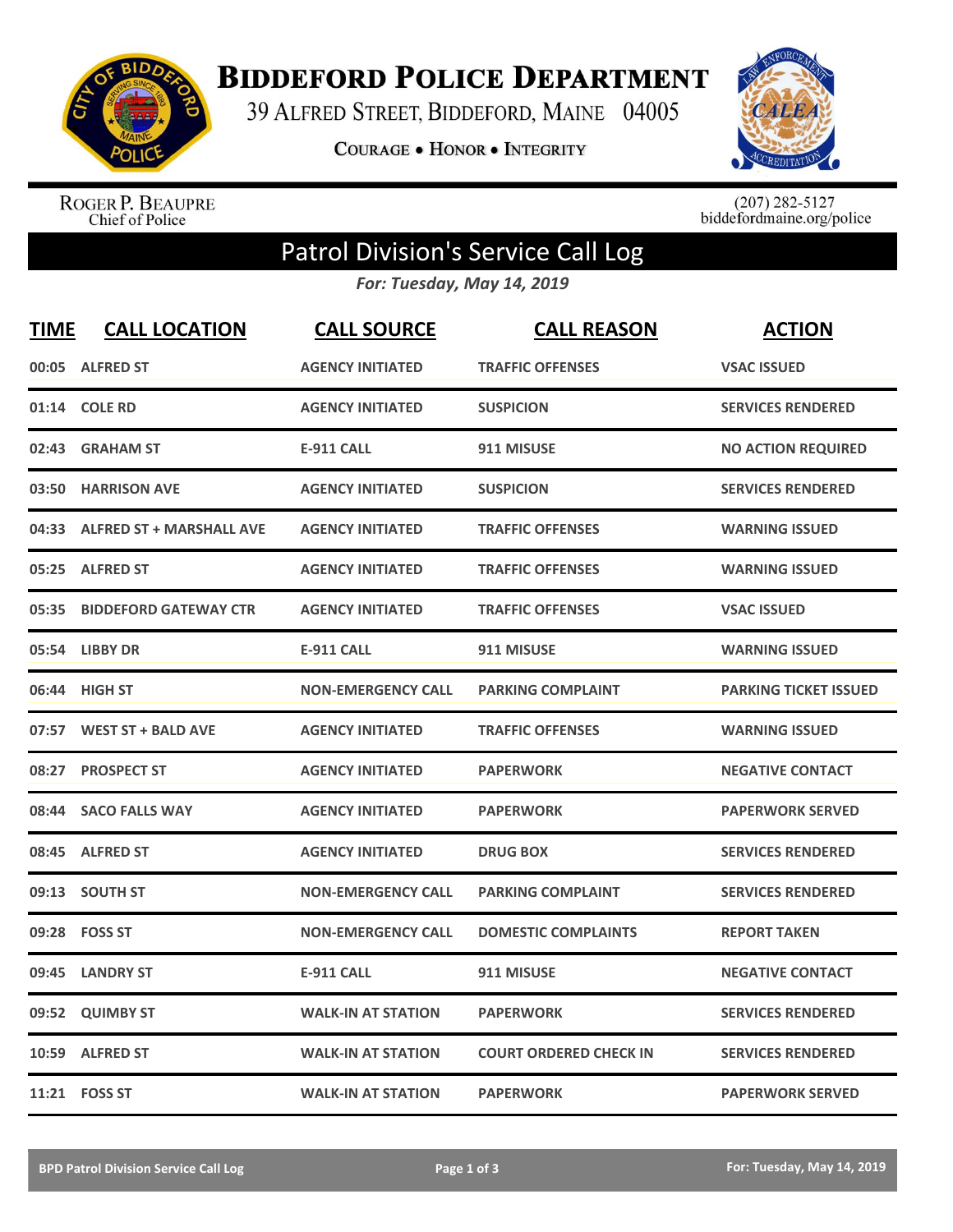| <b>TIME</b> | <b>CALL LOCATION</b>          | <b>CALL SOURCE</b>        | <b>CALL REASON</b>               | <b>ACTION</b>                |
|-------------|-------------------------------|---------------------------|----------------------------------|------------------------------|
|             | 11:25 ELM ST                  | <b>NON-EMERGENCY CALL</b> | <b>CHECK WELFARE</b>             | <b>SERVICES RENDERED</b>     |
|             | 11:43 QUIMBY ST               | <b>AGENCY INITIATED</b>   | <b>PAPERWORK</b>                 | <b>PAPERWORK SERVED</b>      |
| 11:48       | <b>KOSSUTH ST + CENTER ST</b> | <b>AGENCY INITIATED</b>   | <b>CODES ENFORCEMENT</b>         | <b>REFERRED OTHER AGENCY</b> |
|             | 11:50 SAND DOLLAR HAVEN       | <b>NON-EMERGENCY CALL</b> | <b>PARKING COMPLAINT</b>         | <b>GONE ON ARRIVAL</b>       |
|             | 12:17 ELM ST + LINCOLN ST     | <b>AGENCY INITIATED</b>   | <b>TRAFFIC OFFENSES</b>          | <b>WARNING ISSUED</b>        |
| 12:29       | MAIN ST                       | <b>AGENCY INITIATED</b>   | <b>TRAFFIC OFFENSES</b>          | <b>WARNING ISSUED</b>        |
| 12:38       | <b>OCEAN AVE</b>              | <b>AGENCY INITIATED</b>   | <b>ANIMAL COMPLAINT</b>          | <b>SERVICES RENDERED</b>     |
| 12:39       | <b>ALFRED ST</b>              | <b>NON-EMERGENCY CALL</b> | <b>COURT ORDERED CHECK IN</b>    | <b>SERVICES RENDERED</b>     |
|             | 12:41 SUMMER ST + ALFRED ST   | <b>AGENCY INITIATED</b>   | <b>TRAFFIC OFFENSES</b>          | <b>VSAC ISSUED</b>           |
|             | 13:09 MARINER WAY             | <b>NON-EMERGENCY CALL</b> | <b>THEFT</b>                     | <b>REPORT TAKEN</b>          |
|             | 13:41 HILLSIDE AVE            | <b>NON-EMERGENCY CALL</b> | <b>SUSPICION</b>                 | <b>SERVICES RENDERED</b>     |
|             | <b>13:52 MAIN ST</b>          | <b>AGENCY INITIATED</b>   | <b>TRAFFIC OFFENSES</b>          | <b>NO ACTION REQUIRED</b>    |
|             | 14:06 ALFRED ST               | <b>NON-EMERGENCY CALL</b> | <b>POLICE INFORMATION</b>        | <b>SERVICES RENDERED</b>     |
| 14:33       | <b>GRAHAM ST</b>              | <b>NON-EMERGENCY CALL</b> | <b>CRIM THREAT / TERRORIZING</b> | <b>REPORT TAKEN</b>          |
|             | 14:56 SACO FALLS WAY          | <b>NON-EMERGENCY CALL</b> | <b>HARASSMENT</b>                | <b>UNFOUNDED</b>             |
|             | <b>15:02 MAIN ST</b>          | <b>WALK-IN AT STATION</b> | <b>CIVIL COMPLAINT</b>           | <b>CIVIL COMPLAINT</b>       |
|             | 15:06 MAIN ST                 | <b>WALK-IN AT STATION</b> | <b>SUSPICION</b>                 | <b>SERVICES RENDERED</b>     |
|             | 15:07 BARRA RD + ALFRED ST    | <b>AGENCY INITIATED</b>   | <b>TRAFFIC OFFENSES</b>          | <b>WARNING ISSUED</b>        |
|             | <b>15:13 PIKE ST</b>          | <b>AGENCY INITIATED</b>   | <b>ANIMAL COMPLAINT</b>          | <b>WARNING ISSUED</b>        |
|             | <b>15:40 MAIN ST</b>          | <b>AGENCY INITIATED</b>   | <b>TRAFFIC OFFENSES</b>          | <b>VSAC ISSUED</b>           |
|             | 15:55 WASHINGTON ST           | E-911 CALL                | <b>SUSPICION</b>                 | <b>GONE ON ARRIVAL</b>       |
|             | 16:17 ALFRED ST               | <b>NON-EMERGENCY CALL</b> | <b>SUSPICION</b>                 | <b>SERVICES RENDERED</b>     |
|             | 16:34 WESTFIELD EXT + HILL ST | <b>AGENCY INITIATED</b>   | <b>TRAFFIC OFFENSES</b>          | <b>WARNING ISSUED</b>        |
|             | 16:37 SACO FALLS WAY          | <b>NON-EMERGENCY CALL</b> | <b>PAPERWORK</b>                 | <b>PAPERWORK SERVED</b>      |
|             | 16:39 WILLETT ST + HILL ST    | <b>AGENCY INITIATED</b>   | <b>TRAFFIC OFFENSES</b>          | <b>WARNING ISSUED</b>        |
|             | 16:45 ST MARYS ST             | <b>NON-EMERGENCY CALL</b> | <b>RAPE</b>                      | <b>REPORT TAKEN</b>          |